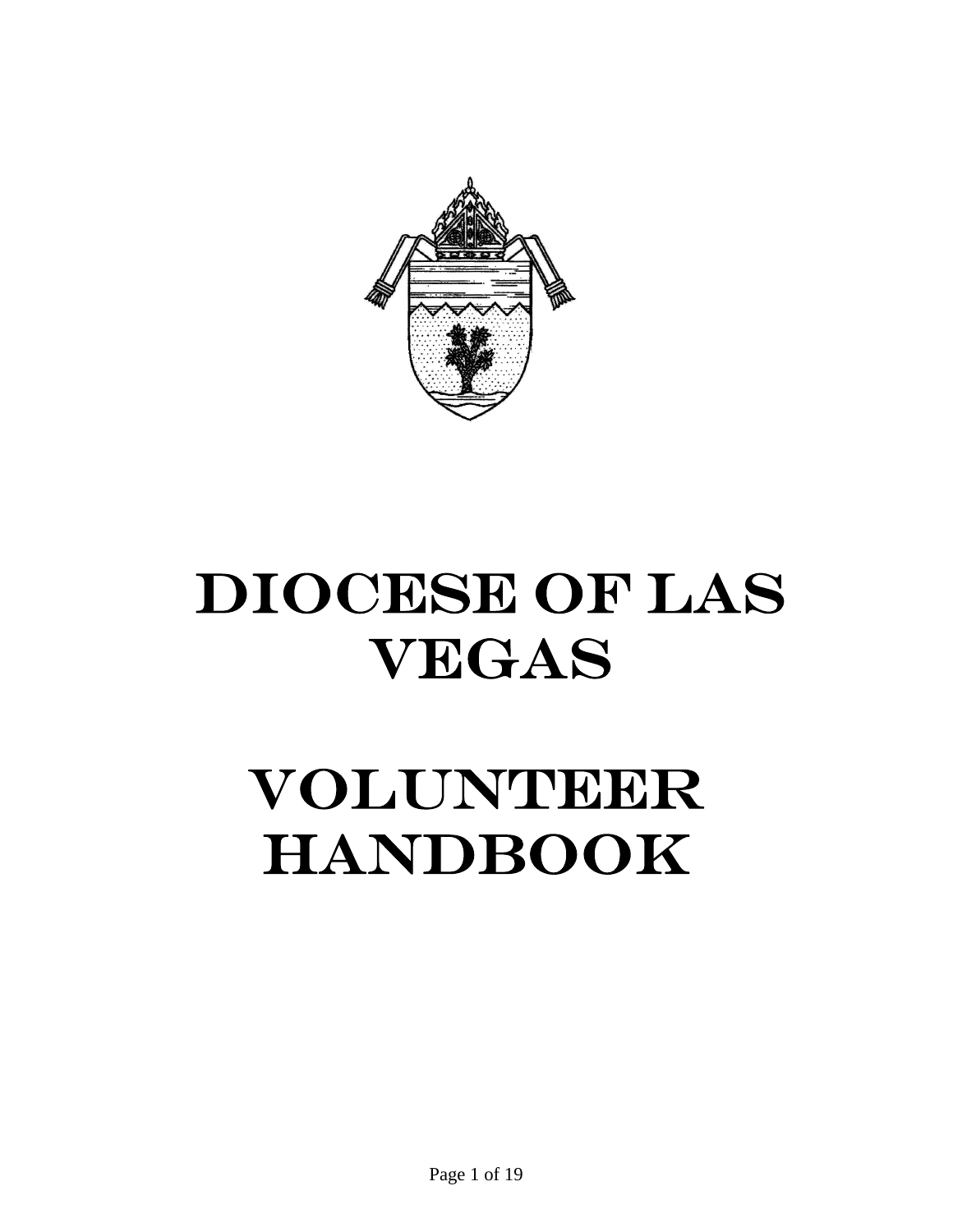## TABLE OF CONTENTS

|                                                                       | 3  |
|-----------------------------------------------------------------------|----|
|                                                                       | 3  |
| History of the Diocese of Las Vegas                                   | 3  |
|                                                                       | 5  |
|                                                                       | 5  |
| Equal opportunity/Policy prohibiting discrimination and harassment. . | 5  |
| Prohibition of misconduct, including sexual misconduct                | 6  |
|                                                                       | 10 |
|                                                                       | 10 |
|                                                                       | 11 |
|                                                                       | 11 |
|                                                                       | 11 |
|                                                                       | 11 |
|                                                                       | 11 |
|                                                                       | 12 |
|                                                                       | 13 |
|                                                                       | 15 |
|                                                                       | 16 |
| Outside inquiries concerning employees/volunteers.                    | 16 |
|                                                                       | 16 |
|                                                                       | 17 |
|                                                                       | 17 |
|                                                                       | 17 |
|                                                                       | 18 |
|                                                                       | 19 |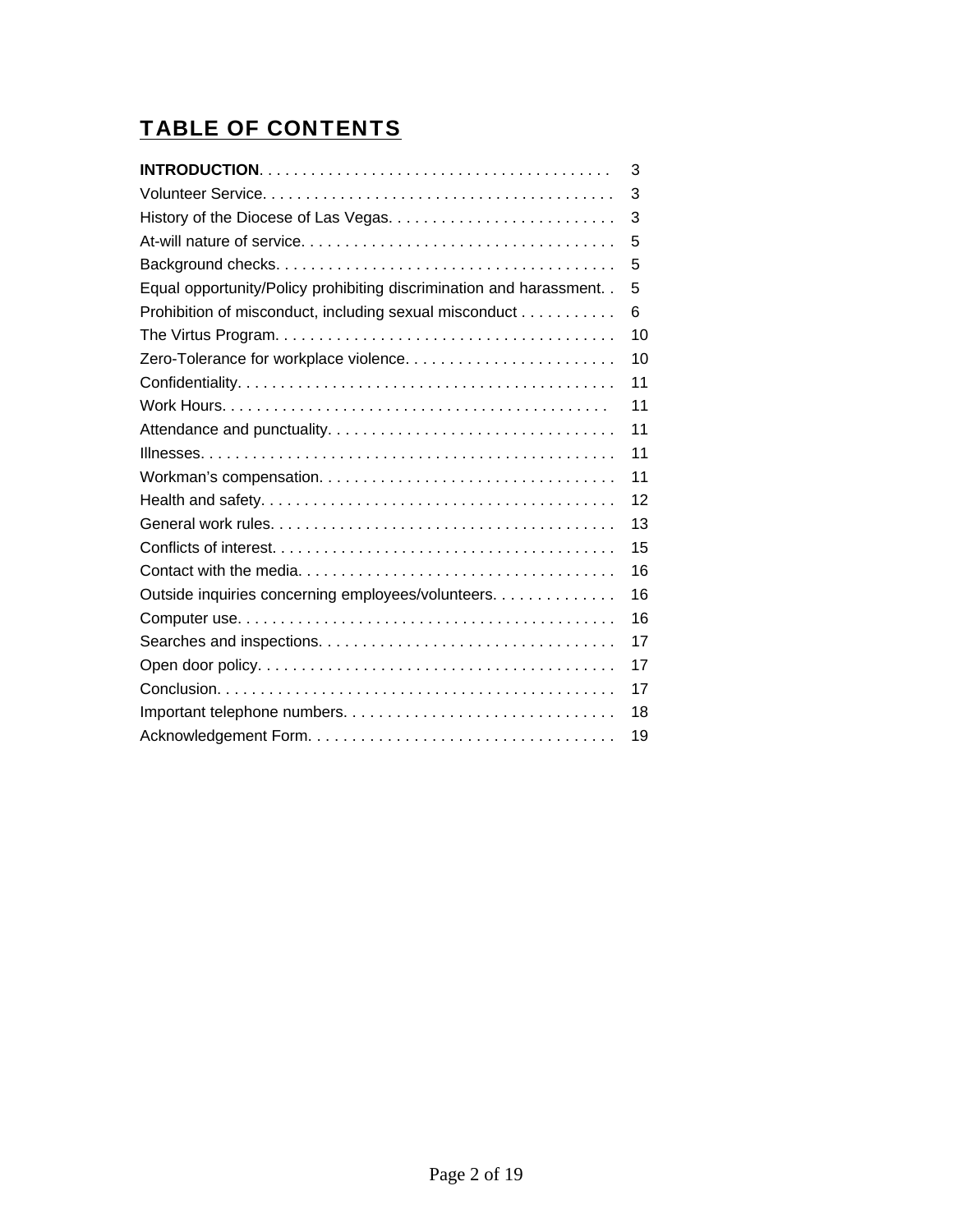## INTRODUCTION

#### **VOLUNTEER SERVICE**

Welcome to the Diocese of Las Vegas! Volunteer service is an invaluable component of the mission of the Diocese and we appreciate your service. Your assistance enables the Diocese of Las Vegas to provide a variety of ministerial services to our church communities.

In an effort to help you understand the way in which the Diocese works, this Volunteer Handbook was developed to describe some of the expectations of our volunteers and to outline policies, procedures and programs. We expect each volunteer to read, understand and comply with all provisions of this Volunteer Handbook.

No handbook can anticipate every circumstance or question about policy or procedure. As the Diocese of Las Vegas continues to grow, the need may arise to revise this Volunteer Handbook. As such, the Diocese of Las Vegas reserves the right to unilaterally change, revise, supplement and/or rescind any policies or portion of the Volunteer Handbook from time to time as it deems appropriate in its sole and absolute discretion.

**Nothing in this handbook creates, or is intended to create, a contract of employment or volunteer service, a promise or representation of continued volunteer service or employment for any volunteer. All volunteer service is unpaid, at-will service. This Volunteer Handbook supersedes any previously issued handbooks, manuals, policies, written documents or verbal representations issued by the Diocese, schools and/or parishes.** 

#### **HISTORY OF THE DIOCESE OF LAS VEGAS**

The first Nevada Diocese, the Diocese of Reno, was founded almost by chance because of a visit to San Francisco by Chicago's Cardinal Mundelein. During a lengthy train ride through the vast expanses of the west, the Cardinal asked the location of the train at one particular point. When he was informed he was travelling through Nevada, he inquired as to who the Bishop was of this huge area. To his surprise, he learned that of all the forty-eight contiguous states, Nevada was the only one without its own bishop and its own diocese.

The Diocese of Reno was established by Pope Pius XI in 1931. Comprised of 110,540 square miles, it was one of the largest ecclesiastical jurisdictions in the lower United States, with Bishop Thomas Gorman as the first Bishop. At that time, the population was 91,058 with some 8,500 Catholics. Twenty-one years later Bishop Gorman was succeeded by Bishop Robert J. Dwyer in August of 1952, who instituted the Catholic Services Appeal.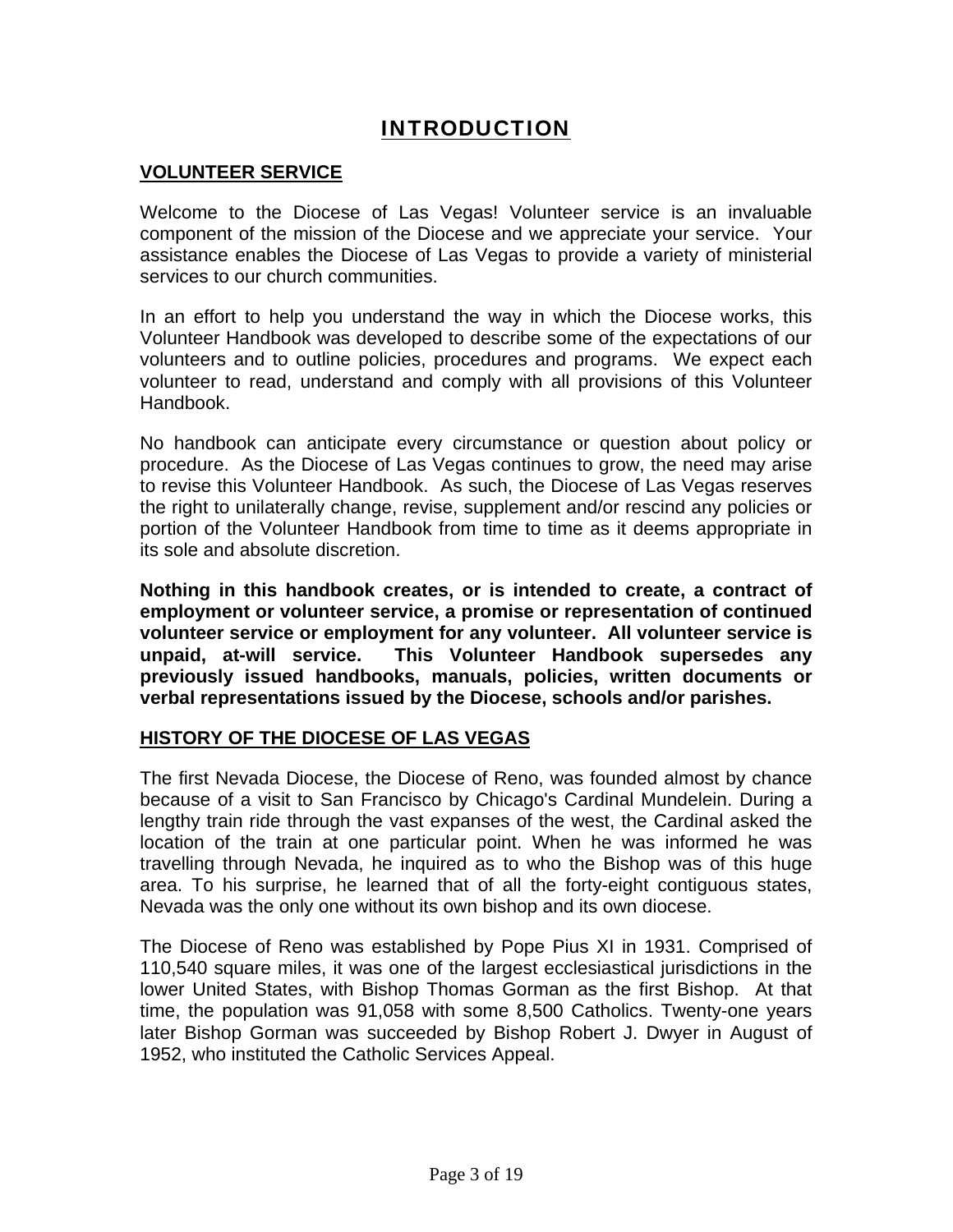Nevada's third Bishop came in the person of Bishop Joseph Green from Lansing, Michigan. Bishop Green sought to implement the reforms of the Vatican II Council throughout the Diocese. He instituted the Catholic Services Appela and by his travels throught the United States, successfully attracted numerous young men to Nevada to serve as priests. He fostered a spirit of ecumenism toward other religious groups and was active in civic affairs. A series of illnesses took their toll, and Bishop Green retired to Michigan in 1974. He died on August 31, 1984.

Bishop Norman F. McFarland, Auxiliary Bishop of San Francisco, came to Nevada in the midst of a financial crisis for the Nevada Diocese in April 1974. Named Apostolic Administrator of the Diocese in December of that year, he struggled to bring financial stability with initial collegial assistance of the American Bishops. Bishop McFarland subsequently petitioned Pope Paul VI to redesignate the Diocese of Reno as the Diocese of Reno-Las Vegas, with the Guardian Angel Shrine in Las Vegas as the Cathedral. His petition was made official in October of 1976.

On June 9, 1987, Pope John Paul II named Bishop Daniel F. Walsh, then Auxiliary Bishop of San Francisco, as the fifth Bishop of the Diocese of Reno-Las Vegas. Bishop Walsh established a residence and Chancery Office in Las Vegas to be more available to the needs of the Church in southern Nevada. He established several new parishes in the southern part of the state.

In 1995, the Holy See in recognition of the tremendous growth taking place in Nevada divided the Diocese of Reno-Las Vegas into two new Dioceses. Bishop Walsh was installed as the first Bishop of Las Vegas on June 28, 1995.

On April 6, 2001, Pope John Paul II named Reverend Monsignor Joseph A. Pepe as the second Bishop of the Diocese of Las Vegas in Nevada. Most Reverend Pepe was ordained a Bishop and installed as the second Bishop of the Diocese of Las Vegas on May 31, 2001.

Since his installation, Bishop Pepe has established several new parishes, including St. Francis of Assisi and St. Anthony of Padua. He also erected the new, state-of-the art campus for Bishop Gorman High School. Under Bishop Pepe's direction, the Diocese of Las Vegas also celebrated the Ordination of its first priest as a Diocese. He has brought about changes at the Diocesan Catholic Center in order to better serve the needs of our parishes and community. An Office of Hispanic Ministry, an Office of Liturgy and Worship, a Diocesan Office of Archives and a Human Resources Department were established at his direction.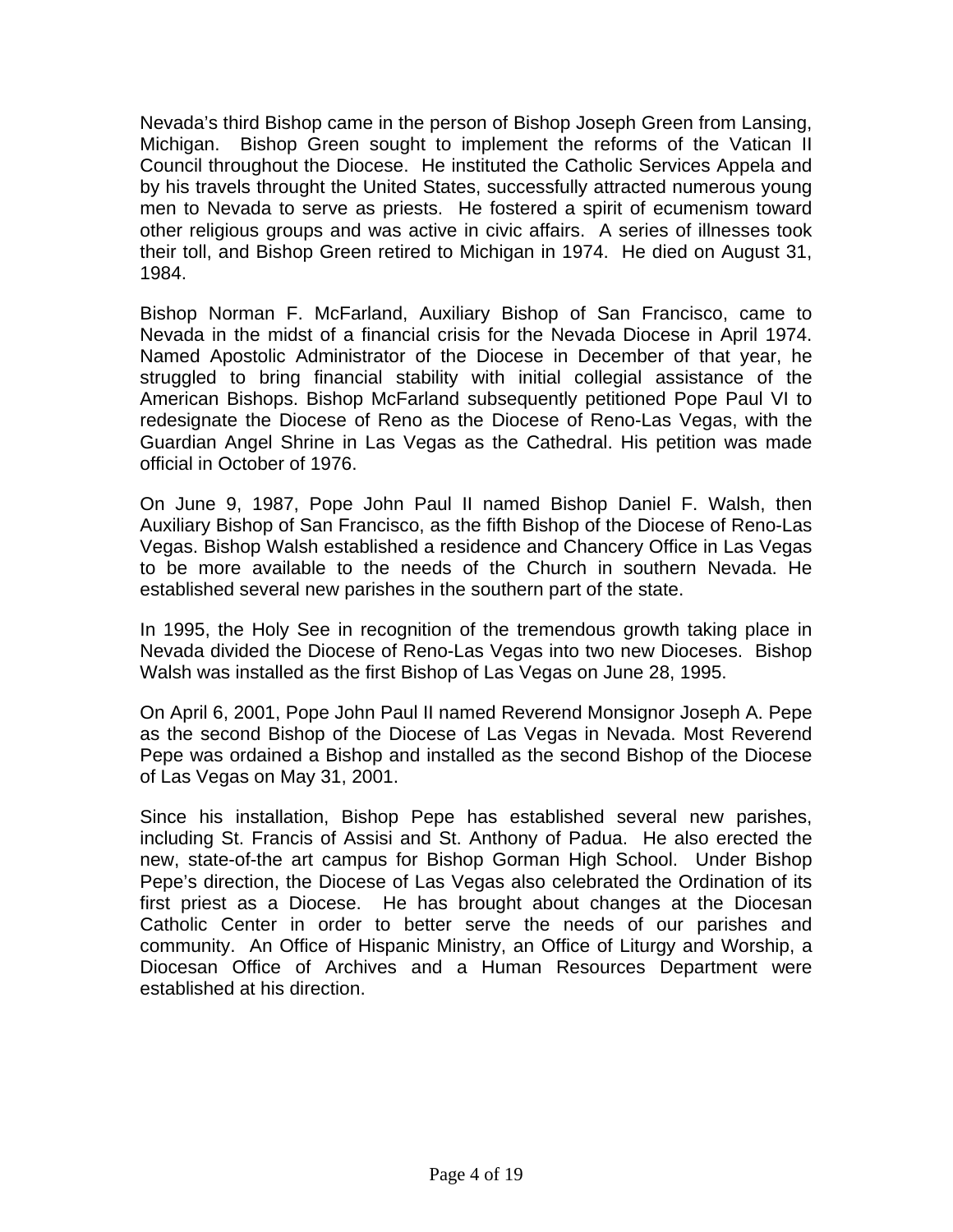## **ALL VOLUNTEER SERVICE WITH THE DIOCESE OF LAS VEGAS IS SIMILAR TO THE "AT-WILL" CONCEPT**

We sincerely appreciate your interest in volunteering time to the Diocese. In that volunteer status is akin to the employment at-will concept, even though unpaid, either you or the Diocese may end your volunteer service at any time, with or without cause, with or without advance notice. Your status as an "at-will" volunteer may not be altered, revised or superseded except in writing signed by the Bishop, the Vicar General or the Chief Financial Officer.

## **BACKGROUND CHECKS**

Formerly, the Diocese of Las Vegas required fingerprinting of those employees and volunteers whose work for the Diocese brought them into contact with children. In an effort to enhance the protections afforded by such a background check, it is now the policy of the Diocese of Las Vegas to fingerprint **ALL employees and volunteers.** As before, completed fingerprint cards and release forms must be submitted to the Diocesan Human Resource Office for processing. Fingerprints are submitted to both Nevada State Law Enforcement as well as the Federal Bureau of Investigation ("FBI"). If your position and/or service requires additional pre-service criteria, such as a credit check or driver's records, your service is contingent upon satisfactory results on all such checks or exams.

## **EQUAL OPPORTUNITY - POLICY PROHIBITING DISCRIMINATION AND HARASSMENT**

It is the policy of the Diocese of Las Vegas to provide equal opportunity to all persons. However, it is recognized that certain positions within the Diocese require membership and active participation in the Catholic Church.

In keeping with its commitment to maintaining a work environment that is free of discrimination, the Diocese of Las Vegas maintains a strict policy prohibiting unlawful discrimination, including harassment and any other form of unlawful discrimination because of race, color, age, disability, national origin, religion or any other basis made unlawful by any applicable law, ordinance or regulation.

The Diocese of Las Vegas complies with all provisions of state, federal and local laws and ordinances, including, but not limited to, all provisions of the American's with Disabilities Act. All volunteers are responsible for adhering to the provisions of this policy and maintaining a work environment that is free from discrimination and harassment. Each volunteer must exercise their own good judgment to avoid engaging in conduct that may be perceived by others as unlawful discrimination, including harassment. Failure to exercise good judgment may result in disciplinary action, up to an including a release from volunteer service.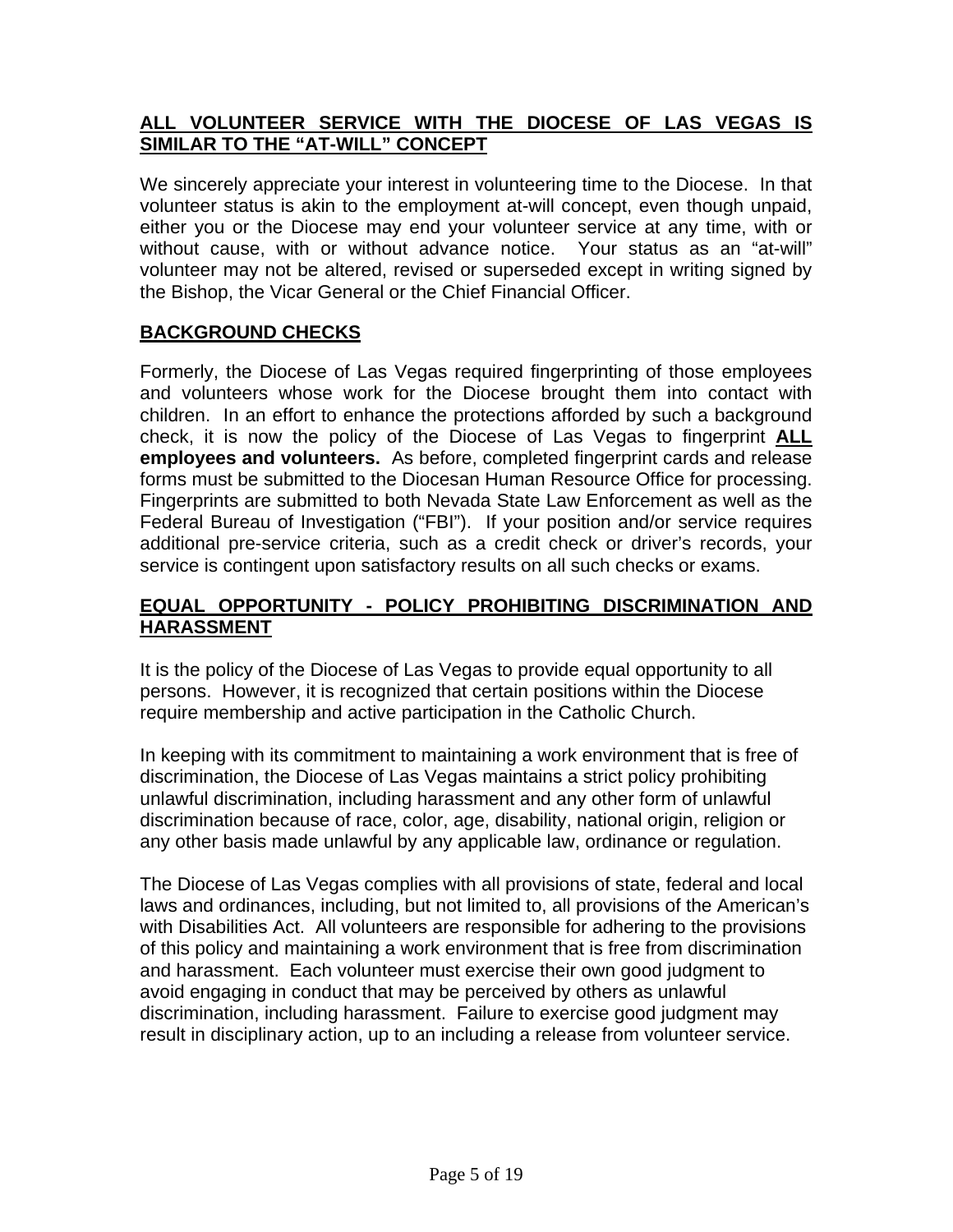If you feel you are encouraged or pressured to become involved with another volunteer, an employee of the Diocese of Las Vegas, a vendor or other person in a way that makes you feel uncomfortable and is unwelcome, you should immediately report the situation to your volunteer coordinator and/or immediate supervisor.

#### **PROHIBITION OF MISCONDUCT, INCLUDING SEXUAL MISCONDUCT**

The Diocese of Las Vegas maintains a strict policy prohibiting misconduct by its any of its employees and volunteers, including sexual misconduct. Any misconduct, including sexual misconduct by Church personnel, school personnel, volunteers, or clergy of the Diocese of Las Vegas is contrary to Christian morals and principles and is clearly outside the scope of duties of Church ministry and service.

Everyone must comply with applicable state and local laws as well as Diocesan policy regarding any incidents -- actual, alleged or even suspected sexual misconduct as well as with procedures outlined herein. Any such incident of sexual misconduct must be reported both to the authorities and internally to the Diocese as set forth below. The Diocese of Las Vegas complies with all applicable laws with respect to any such reports and cooperates with authorities. Volunteers are required to report *BOTH* to Civil Authorities as well as to the Diocese as follows:

## **1. REPORTING TO CIVIL AUTHORITIES AS REQUIRED BY STATE LAW**

• When to make a report to Civil Authorities:

The law of the State of Nevada mandates that people in certain professions and/or positions, even volunteer positions:

who, in [their] professional or occupational capacity, knows or has reasonable cause to believe that a child has been abused or neglected shall . . . :

- (a) Report the abuse or neglect of the child to an agency which provides child welfare services or to a law enforcement agency; and
- (b) Make such report as soon as reasonably practicable but not later than 24 hours after the person knows or has reasonable cause to believe that the child has been abused or neglected. Nev. Rev. Stat. §432B.220.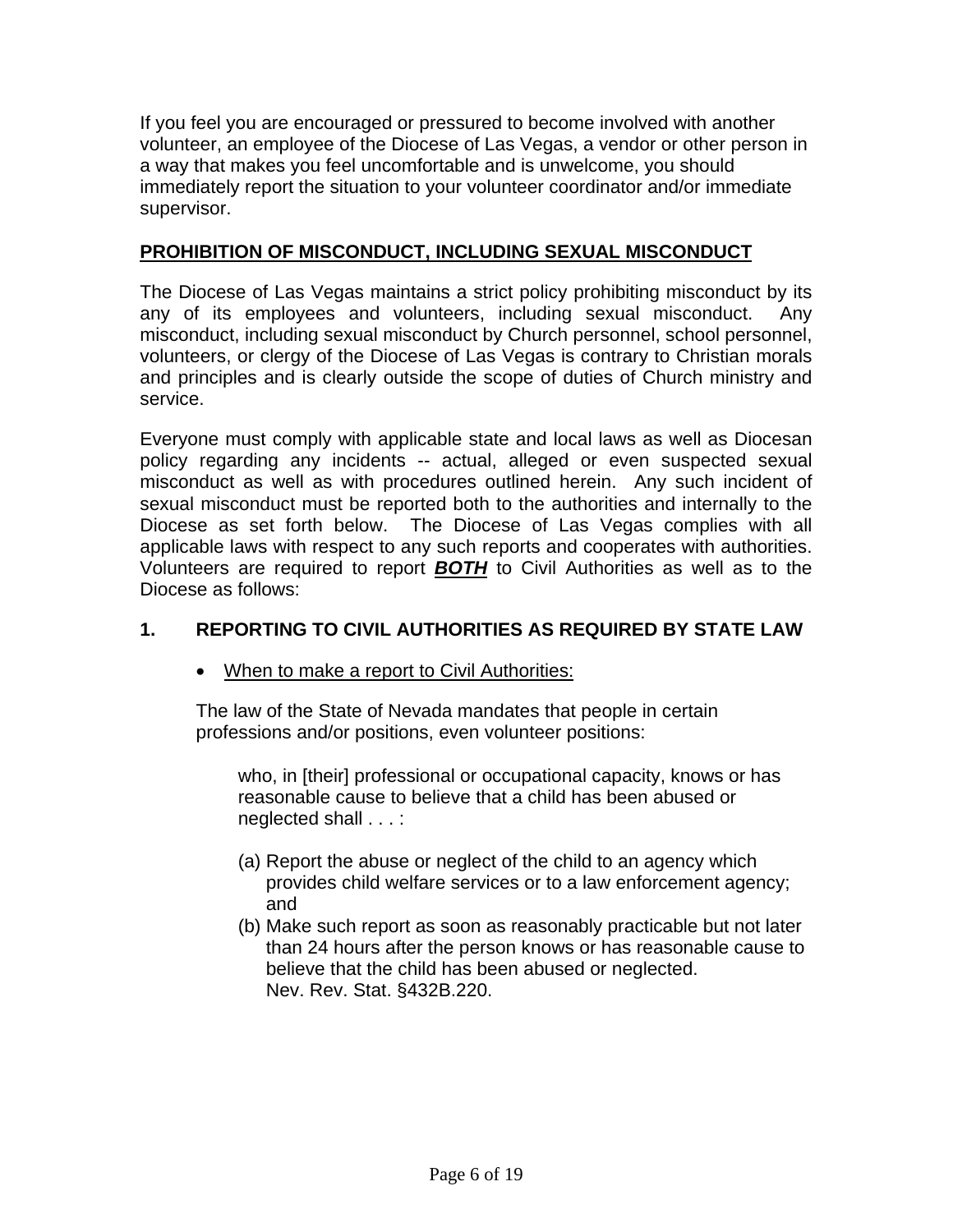The Child Protection Services ("CPS") website provides the following additional guidance:

If, in light of all the surrounding facts and circumstances which are known or which reasonably should be known to the person at the time, a reasonable person would act within approximately the same period under those facts and circumstances. *See also* Nev. Rev. Stat. §432B.121.

A report of suspected child abuse or neglect is only a request for an investigation. The person making the report does not need to prove or provide proof that abuse has or may have occurred. Investigation at this initial, outside reporting juncture is the responsibility of the Child Protective Services Agency and/or law enforcement. The Diocese, may also conduct an internal investigation as set forth below.

#### • Who Must Report

Nevada Revised Statute Section 432B.220, includes the following persons as *mandated reporters* of suspected child abuse:

. . . teachers; administrators; librarians; school counselors; nurses; athletic trainers; clergy (unless he has acquired the knowledge of the abuse or neglect from the offender during a confession); any person employed by a facility or establishment that provides care for children; any adult who is employed by an entity that provides organized activities for children; or a person directly responsible for, or serving as a volunteer for, an institution or facility where the child is receiving child care outside of his home for a portion of the day.

#### • Where to report/Who to call:

 $\overline{a}$ 

The Child Abuse Hotline takes reports of Physical Abuse, Sexual Abuse, Emotional Abuse and Neglect. The caller is often asked for as much as information as possible regarding the identity of the family (e.g., names, address, ages, birth dates, whether/where the parents are employed, etc.). While CPS cannot guarantee anonymity, the caller's name may be kept confidential.

CPS HOTLINE at: (702) 399-0081 - they accept reports "around the clock." 1

<sup>1</sup> *See* Clark County, NV>County Services>Family Services>Department of Family Services – Child Protection (2009), *available at: http://www.accessclarkcounty.com/depts/family\_services/Pages/childprotection.aspx*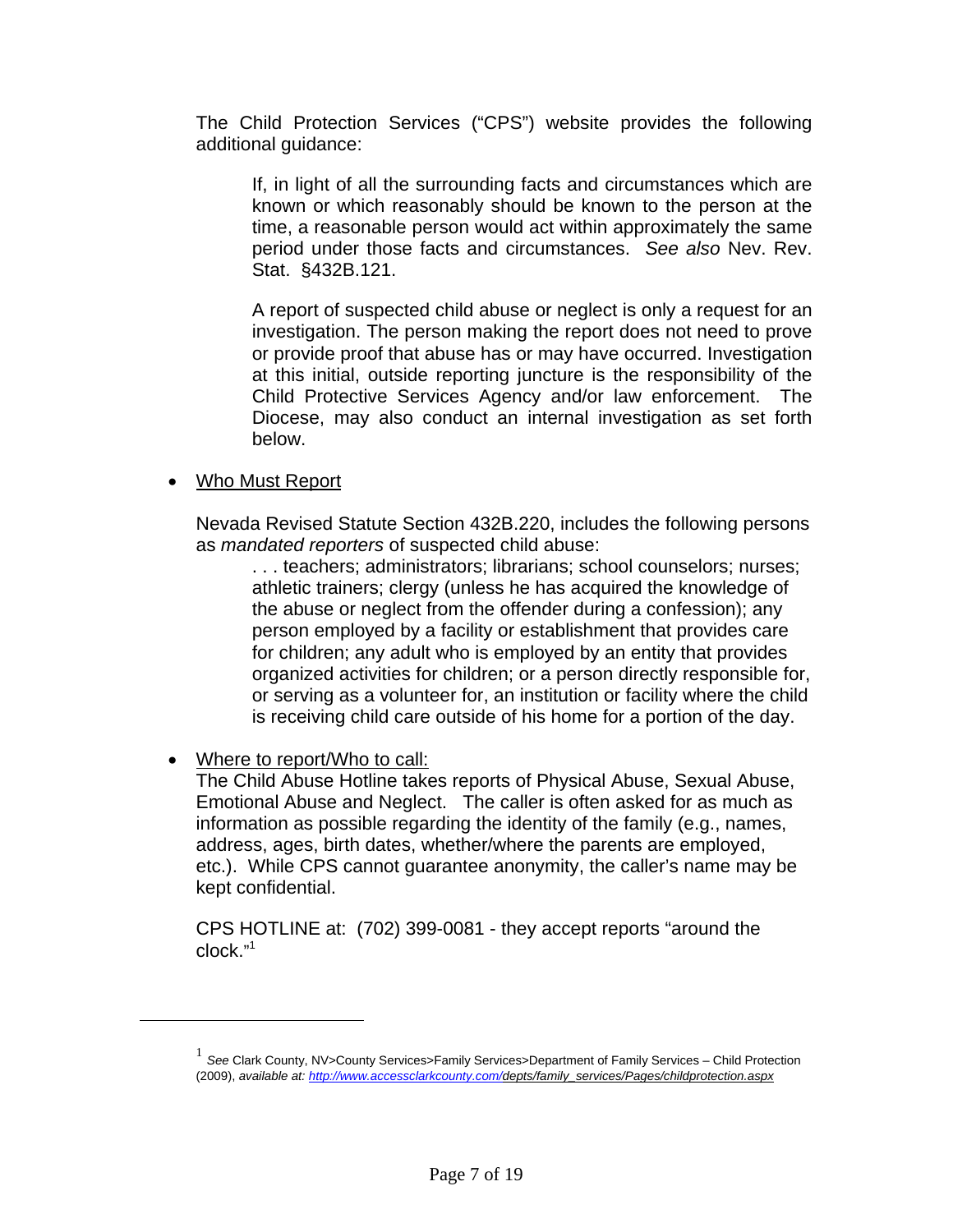In a nonemergency situation, you may also contact the Las Vegas Metropolitan Police Department ("LVMPD") at: (702) 828-3111, or by simply dialing: 3-1-1.

If any volunteer has any questions regarding the mandatory reporting of suspected child abuse, please contact the Victim's Advocate/Safe Environment Coordinator for the Diocese at: (702) 235-7723 or the General Counsel of the Diocese at: (702) 735-2512.

## **2. INTERNAL DIOCESAN REPORTING – ALSO REQUIRED**

In addition to mandated reporting to either CPS or the LVMPD, a report must also be made to the Diocese through the Victim's Advocate/Safe Environment Coordinator for the Diocese at: (702) 235-7723.

The Victim's Advocate/Safe Environment coordinator may also notify/ report to the civil/criminal authorities if it has not already been reported or to verify such a report. The Diocese of Las Vegas will often conduct an internal investigation consistent with the Reporting/Investigation procedures outlined below.

#### Reporting/Investigation Procedures

If any volunteer encounters conduct which he or she believes is inconsistent with this policy, the conduct should be reported immediately to:

- 1. The employee's immediate supervisor; and/or
- 2. The Vicar General of the Diocese of Las Vegas at 697-3903; and/or
- 3. The Director of Human Resources of the Diocese of Las Vegas at 735-4570; and/or
- 4. The Chief Financial Officer of the Diocese of Las Vegas at 735-7865.

A volunteer making a complaint or reporting an issue will be asked to complete a written statement that provides detail about the situation. The report should include details of the incident(s), the names of the individuals involved, the names of any witnesses, direct quotes where relevant, and any documentary evidence (notes, pictures, cartoons, e-mails, etc.).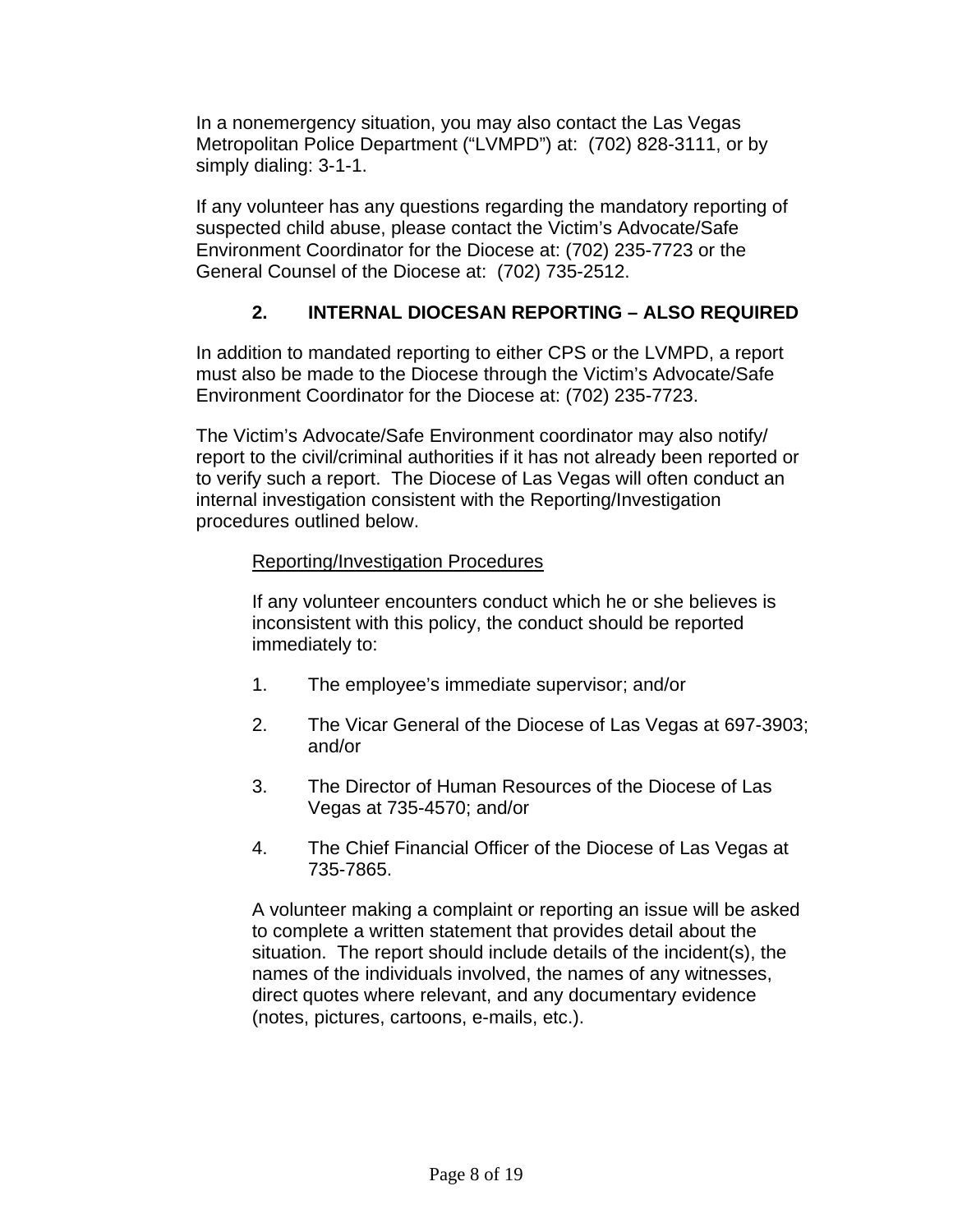After receiving a complaint, the Diocese of Las Vegas and/or its representative will promptly investigate complaints and will impose discipline, where appropriate, up to and including termination, where it determines conduct in violation of this policy has occurred.

The Diocese of Las Vegas will endeavor to protect the privacy and confidentiality of the all parties involved to the extent possible consistent with a thorough investigation.

The Diocese of Las Vegas treats all complaints of misconduct of any kind and retaliation seriously and all employees and volunteers are expected to be candid and truthful during the investigation. If evidence arises that any participant in the investigation has made false statements of any kind, the employee(s)/volunteer(s) will be disciplined, up to and including termination of service.

Anyone who interferes with any investigation will be subject to discipline up to and including termination of service. Any supervisor who becomes aware of an incident of misconduct of must immediately report the matter as set out above. Supervisors or managers who fail to report such matters may be subject to discipline up to and including termination.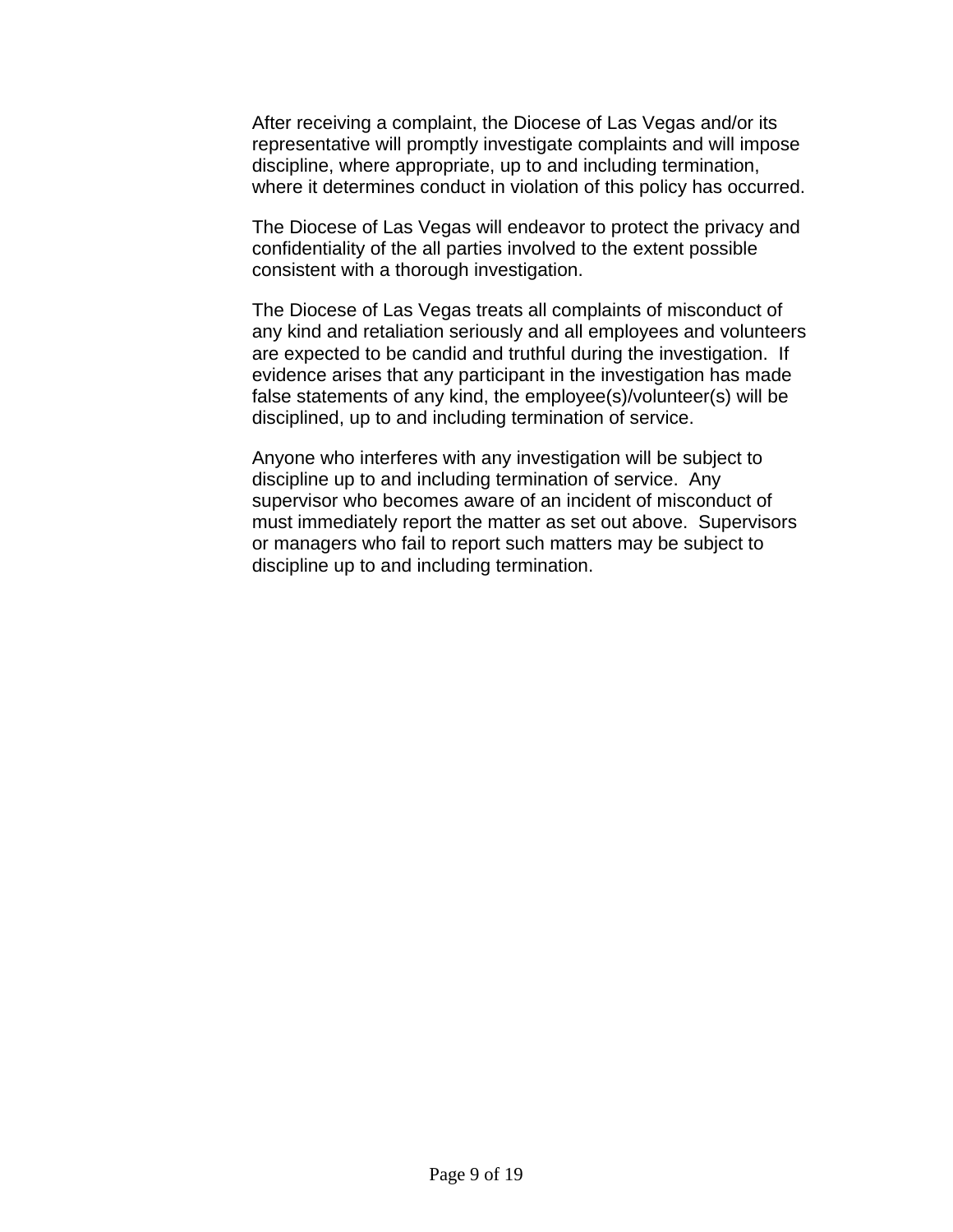#### **The VIRTUS Program**

Our Bishop was part of the United States Conference of Catholic Bishops, in Washington D.C., that developed the Charter for the Protection of Children and Young People. In order to effectively implement this Charter, our Bishop has implemented the VIRTUS program. The VIRTUS program is designed to assist the Church community by providing training to Diocesan employees and volunteers in preventing and recognizing signs of abuse as well as reporting suspected abuse.

Under this program, the Diocese created the Victim's Advocate/Safe Environment Coordinator, position. In addition to receiving internal reports of suspected abuse, The Victim's Advocate/Safe Environment Coordinator assists those unsure of whether a report must be made; assists those in need of advocacy and/or counseling where allegations of abuse are made as well as implementation of the VIRTUS program.

Again, every volunteer is required to immediately report concerns or suspicions of abuse to *BOTH* the Victim's Advocate at (702) 235-7723, which is a 24-hour number as well as to the appropriate law enforcement agency or child welfare agency as set forth above.

Additionally, all volunteers working with children must undergo the Virtus training.

More information regarding the VIRTUS program is available through the Victim's Advocate/Safe Environment Coordinator.

#### **ZERO-TOLERANCE FOR WORKPLACE VIOLENCE**

The Diocese of Las Vegas has zero tolerance for violent acts or threats of violence against our volunteers, employees, applicants, customers, or vendors. Volunteers who are subjected to or threatened with violence by anyone or who become aware of violence against or the threat of violence against another volunteer, employee, customer, vendor or other individual must immediately report such information to his or her supervisor and/or volunteer coordinator. Volunteers are not to assume that threats are made in jest or are not otherwise serious. If you observe an incident or threat of violence that is immediate and serious, IMMEDIATELY DIAL 9-1-1 and report it to the police, then inform your supervisor.

Conduct that threatens, intimidates, or coerces another employee, a vendor, volunteer or member of the public at any time, including off-duty periods, will not be tolerated.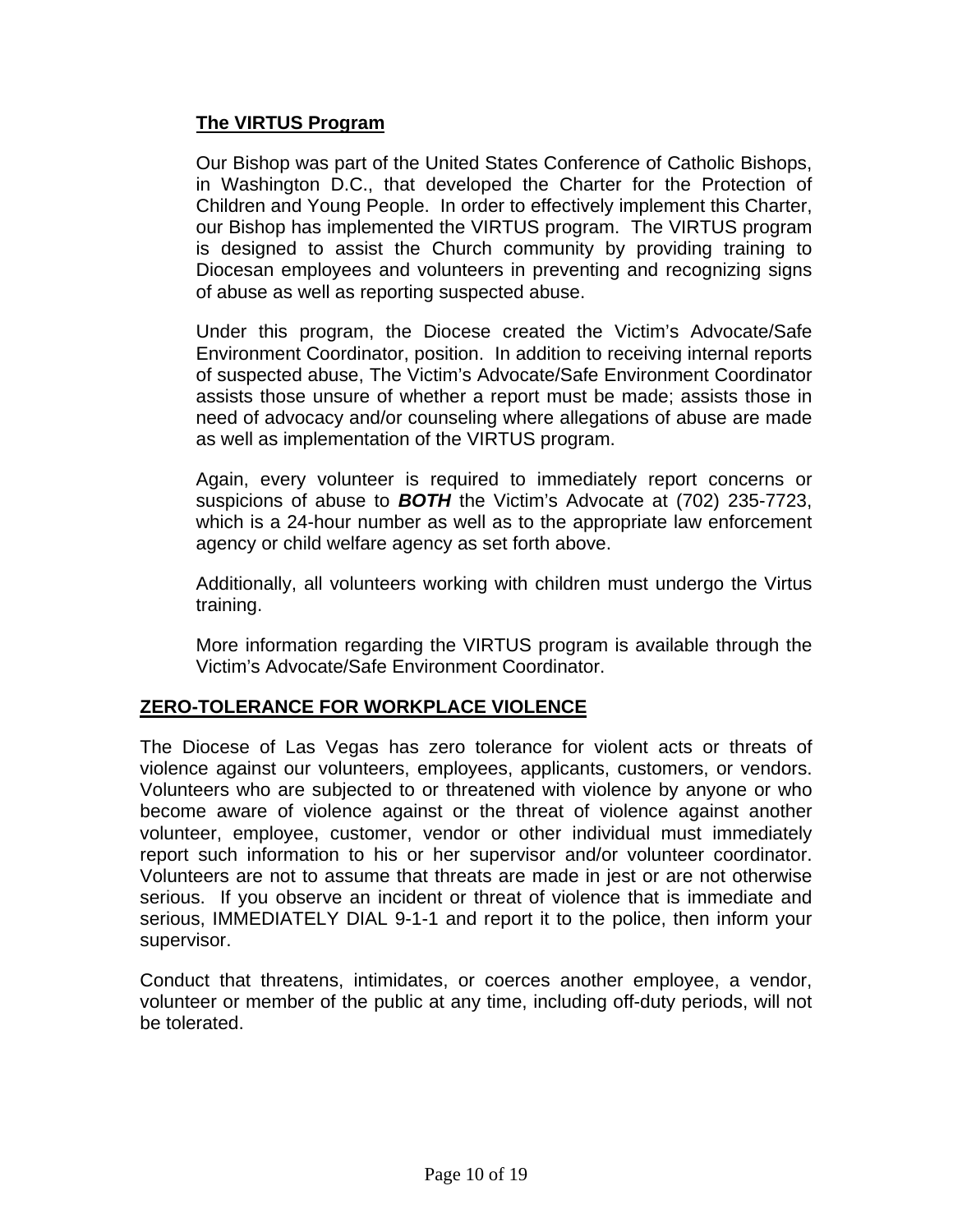As indicated, the Diocese of Las Vegas endeavors to provide a safe and secure workplace for volunteers, employees, customers and vendors. All suspicious individuals or activities should be reported as soon as possible to your volunteer coordinator and/or supervisor. Do not place yourself in peril.

## **CONFIDENTIALITY**

Volunteers in the course of their service, and/or by virtue of their position(s) may come into possession or gain confidential information about Diocese of Las Vegas, its operations, employees, students, parishioners and/or other volunteers. Such information shall not be discussed outside of the particular department and under no circumstance should be discussed outside of the Diocese of Las Vegas and should only be discussed with relevant personnel and/or volunteers.

## **WORK HOURS**

Although unpaid, the regular work hours of volunteers may vary by location. The Pastor/ Administrator and/or Principal will establish their parish, and if applicable, their school's, regular business hours. The Principal of a parish school may be delegated this duty by the Pastor/Administrator. The President will set the regular business hours at Bishop Gorman High School.

## **ATTENDANCE AND PUNCTUALITY**

The Diocese asks that, if at all possible, that you apprise your direct supervisor/coordinator of time of vacation plans, military leave and/or sick time in advance so arrangements may be made to complete the volunteer's tasks in his/her absence, if necessary.

## **ILLNESSES**

Everyone gets sick from time to time. Even though volunteers are not paid, in order to maintain a smooth working environment for all, the Diocese asks volunteers to give as much notice to their supervisors as possible when they are not able to perform their services. This will give the Diocese an opportunity to make other arrangements where necessary.

## **WORKMAN'S COMPENSATION**

All volunteers are currently covered by the Diocese of Las Vegas' workman's compensation coverage for job-related illness or injury. Premiums for worker's compensation benefits are paid entirely by the Diocese.

ALL injuries must be reported immediately to the volunteer's coordinator or supervisor **regardless** of whether medical attention is required. A Diocese of Las Vegas "Accident/Incident Reporting Form," must be completed along with other required documentation such as a C-1, as soon as possible, but in no event later than three days after the incident. Failure to timely report incidents may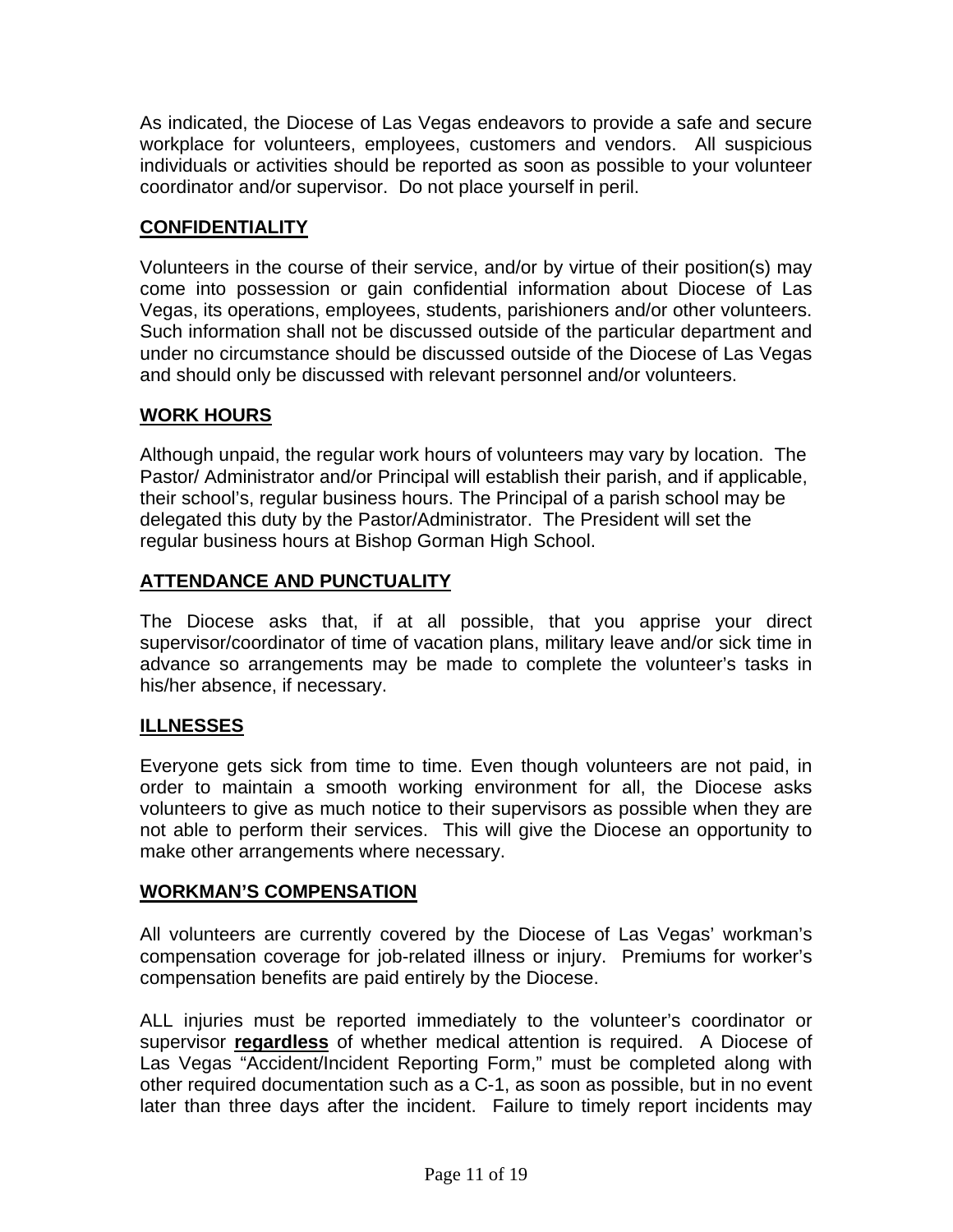result in claims being delayed or denied. Other required documentation include the following forms:

- The Diocese's Report of Industrial Injury or Occupational Disease, also known as a C-3 form (completed by the Payroll/Benefits Manager), and
- The Volunteer's Claim for Compensation/Report of Initial Treatment C-4 form (to be completed by the physician).

Any available benefits will be evaluated according to Nevada law.

Supervisors are responsible for IMMEDIATELY reporting occupational injuries and illnesses to the Diocesan Finance Office. The Diocesan Finance Office is responsible for making the required reports to the appropriate state agency.

## **HEALTH AND SAFETY**

The Diocese considers the safety of our volunteers (and employees) a top priority. We believe that using good safety habits and care will prevent most injuries that occur at our properties. Volunteers who violate safety rules and regulations present a danger to themselves and those around them. To promote a safe environment, all Diocesan volunteers are expected to work diligently to maintain safe working conditions and to adhere to proper operating practices and procedures designed to prevent accidents and injuries. This requires that volunteers as well as employees take extra care, including, but not limited to the following:

- Exercise maximum care and good judgment at all times to prevent accidents and injuries.
- Immediately report any unsafe conditions, equipment, or practices to the appropriate supervisor.
- Use appropriate safety equipment and gear when required for your position, and follow established protocol at all times.
- Report, and if possible, correct as soon as possible any hazardous condition, such as water spills on the floor.
- Use proper lifting techniques at all times  $-$  if an item is too big or heavy, get help.
- Always ask for instructions before using equipment you are not familiar with.

ALL ACCIDENTS must be immediately reported (without exception - no matter how minor) to the immediate supervisor. An "Accident/Incident Reporting Form" must be completed. The immediate supervisor is responsible for forwarding all such reports to the Diocesan Finance Office. The Diocese is not responsible for loss of and/or damage to, personal possessions through fire, theft, or other loss.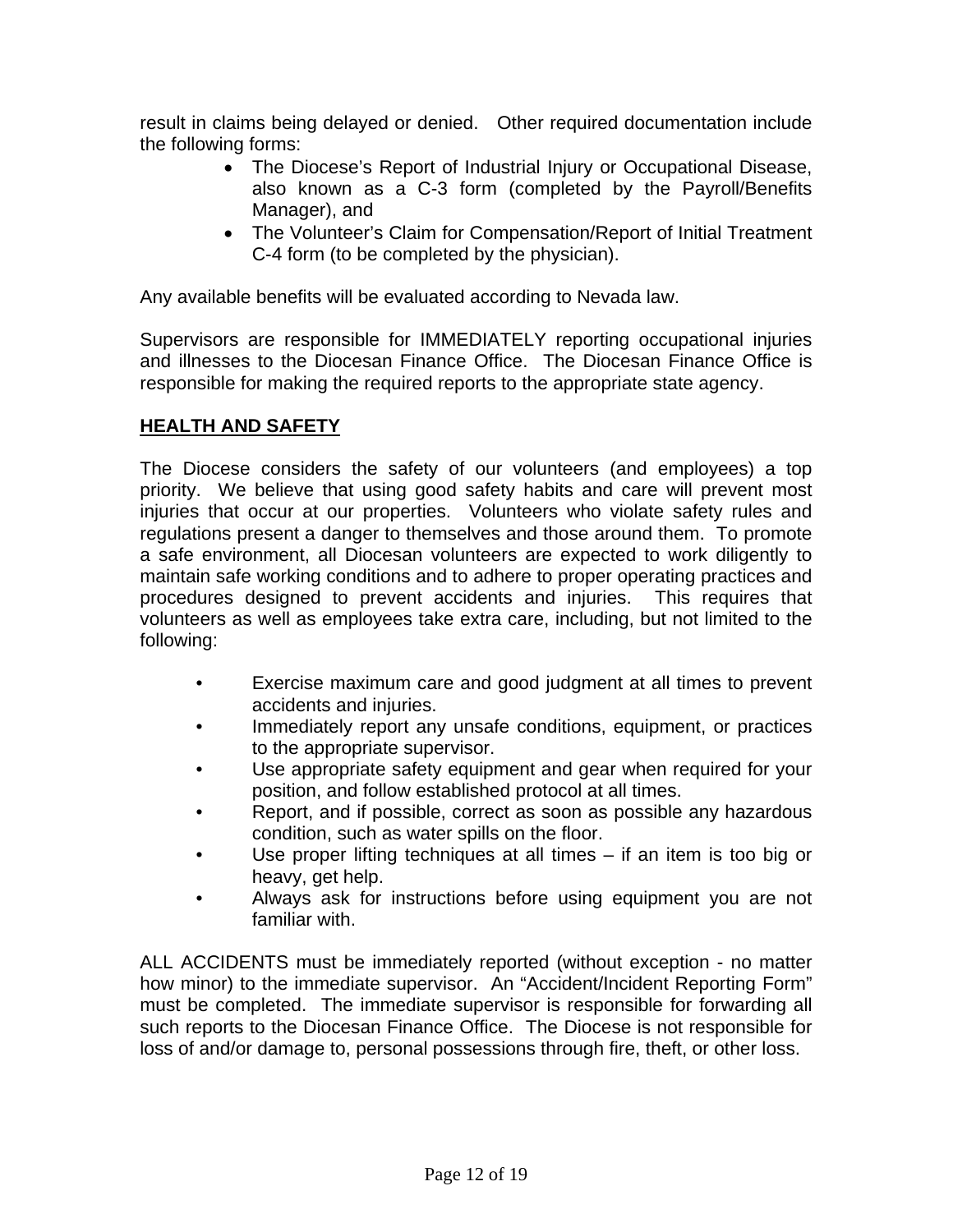Some volunteers may receive training in emergency evacuation, fire prevention, hazard communication, blood borne pathogens and other safety topics as required by your position.

Additional safety policies specific to individual positions are set forth in the Risk Management Policies (e.g., driver requirements, food service, Diocesan events and functions etc.). For information of these additional policies, copies of these policies, and/or forms related to these policies, please contact the Diocesan Risk Manager within the Diocesan Finance Office.

#### **GENERAL WORK RULES**

We sincerely appreciate your interest in volunteering time to the Diocese. In that the volunteer status is akin to the employment-at-will concept, you may relinquish your volunteer services at any time. The Diocese also retains the right to release a volunteer at any time, for any reason.

Below are important work rules of the Diocese of Las Vegas. Examples of these rules are listed here for your information. Every volunteer must conform to these standards of conduct. It is not possible to list all the forms of behavior that are considered unacceptable, however, the following are examples of infractions of rules of conduct that may result in being released from the privilege of volunteer service:

- Public support or advocacy of positions or conduct, which oppose the teachings and policies of the Church.
- Consistent failure to follow policies as promulgated by the Diocese.
- Falsifying work/service records.
- Misappropriation or unauthorized divulgence of internal or confidential Diocesan records; falsifying or failing to enter records required to be recorded in the course of business; misuse of Diocesan computer systems, including, without limitation, internet access and e-mails.
- Personal use of Diocesan credit, credit cards or other resources.
- Being at your volunteer work/service: under the influence of alcohol, intoxicants or drugs with, or in possession of, or sale of such substances while on the premises; or at volunteer service/work without proper dosage of any prescribed medications, abuse, or sale of drugs, including but not limited to prescribed medications.
- Theft or unauthorized removal, use of, or misappropriation of Diocesan property, including Diocesan funds and records, or another's property or records; dishonesty.
- Defacing, damaging, destroying, writing or painting upon or abusing Diocesan property, tools, equipment, or the property of another in a like manner.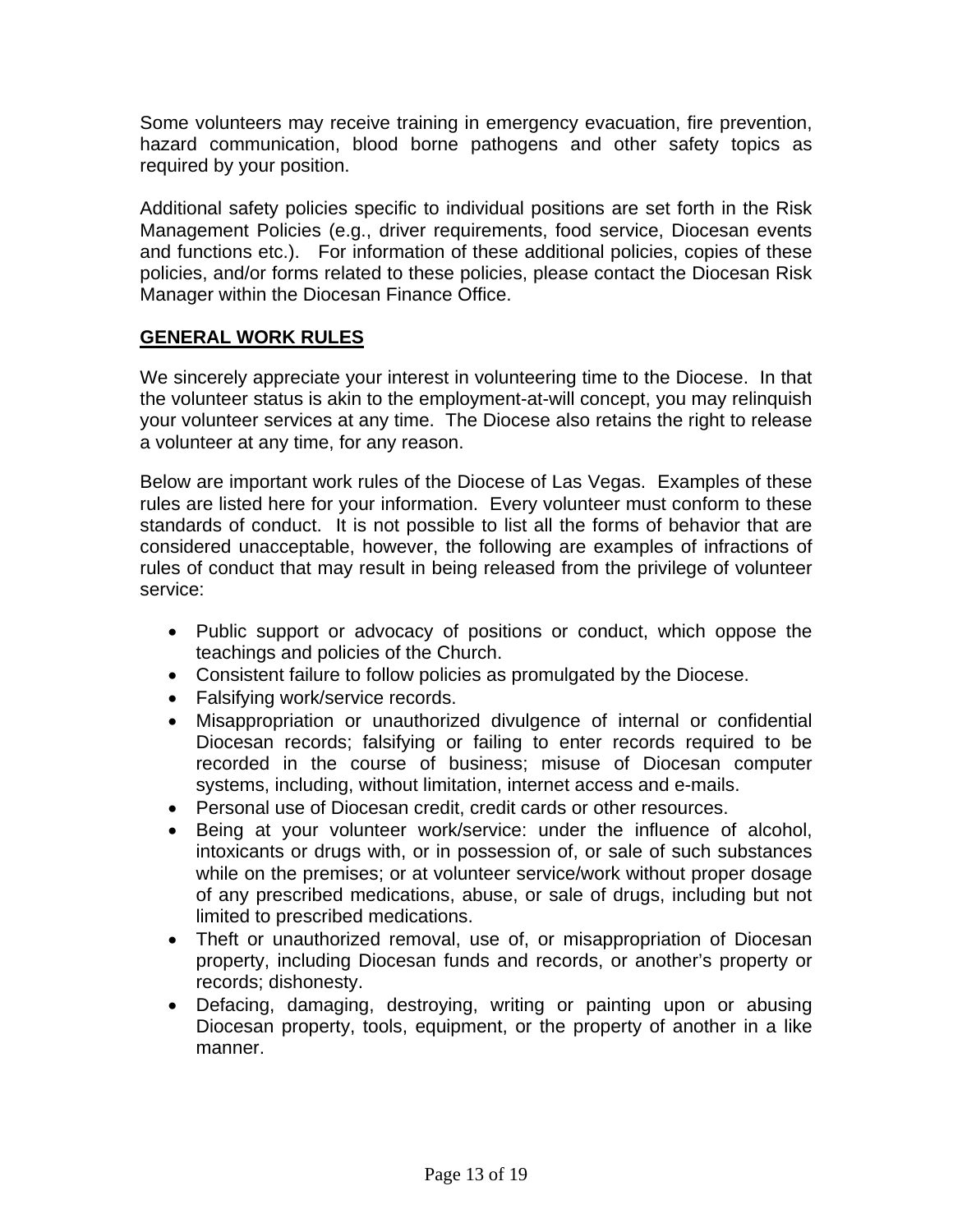- Failure or refusal to be forthright, open or truthful or withholding information or evidence concerning matters under review or investigation by the Diocese; fabricating information or evidence or conspiring with another to do so in the course of a Diocesan review or investigation.
- Fighting or threatening violence in the work place, including, but not limited to challenging someone to a fight, provoking a fight, and/or engaging in assault or battery of any kind.
- Action or inaction which endangers the health or safety of others or which results in injury or death.
- Possessing or concealing any item or object that can be construed as a dangerous weapon.
- Refusing or failing to carry out the reasonable order of a supervisor; threatening or attempting to intimidate another.
- Removing, defacing, or altering Diocesan posted notices.
- Misconduct, including, but not limited to sexual misconduct.
- Discrimination, sexual harassment or other unlawful or unwelcome harassment or retaliation.
- Use of profane, crude, obscene, or sexually suggestive language. Possession, display, sale, or distribution of obscene/pornographic material.
- Operating a vehicle or other machinery on Diocesan business in a manner, which does or could cause damage to the vehicle/machinery or to the vehicle/machinery/ property of another, and/or personal injury or death.
- Operating or using Diocesan equipment other than for specific job-related or pre-authorized functions, or other than in accordance with accepted procedure or practice.
- Failing to follow Diocesan rules or policies or failing to exercise care in the transport, record keeping or safeguarding of all forms of assets in the care and custody of or belonging to the Diocese, including Diocesan funds and records.
- Abuse or neglect of any duties.
- Conviction for or pleading guilty to any crime, whether or not such crime is committed against the Diocese, any of its volunteers, employees or against anyone else when, in the opinion of the Bishop, such conviction or guilty plea could seriously jeopardize the interests of the Diocese, its employees or others.
- Excessive absenteeism or tardiness or absence without notice, including, but not limited to unexcused absence from scheduled work (including, without limitation absences of any duration without the prior contact of your supervisor; no-call, no-show).
- Representing yourself as authorized to act on behalf of the Diocese or using your service relationship for gain without specific prior approval.
- Failure to comply with laws, regulations, and/or Diocesan policies with regard to hazardous materials and/or hazardous waste.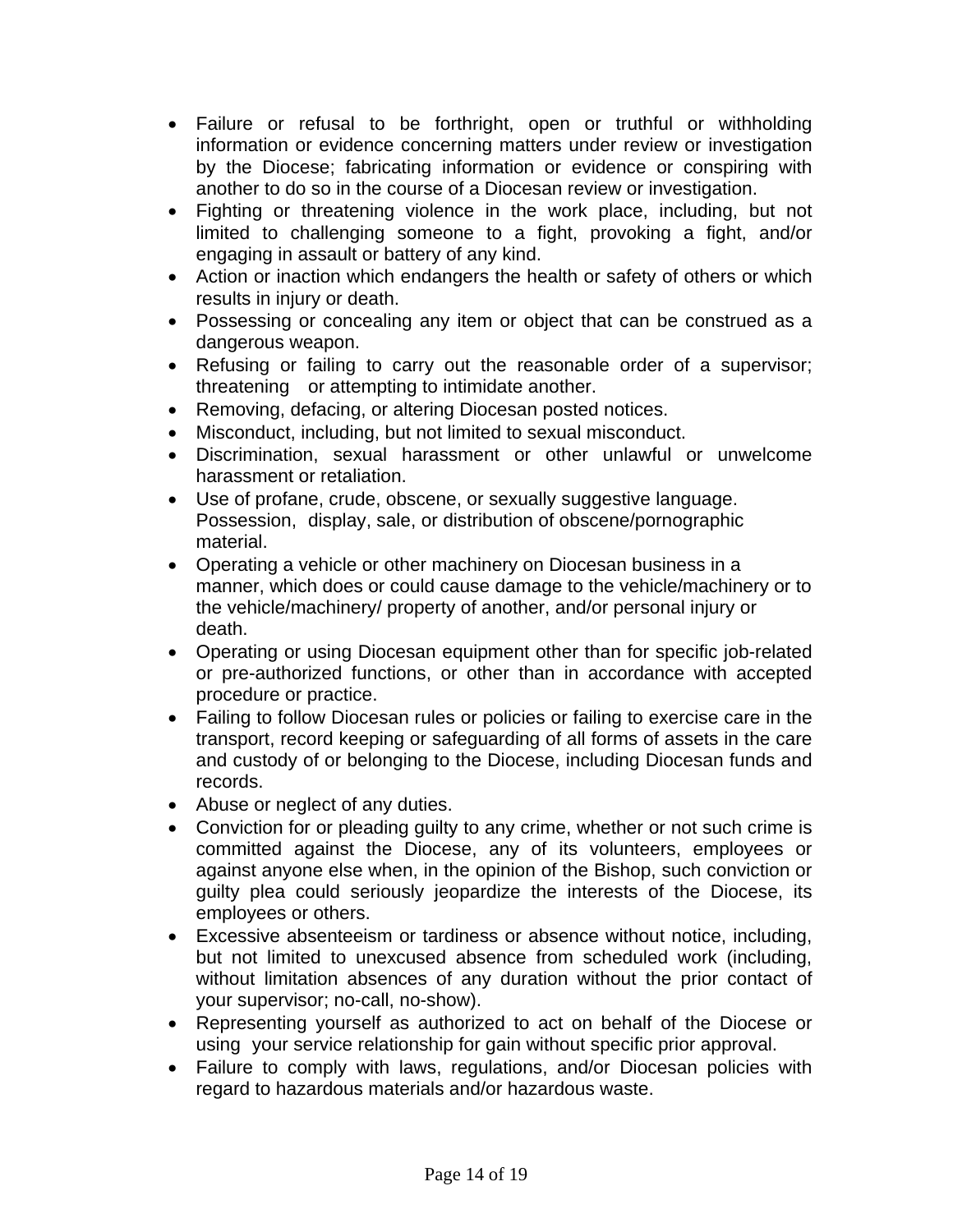- Insubordination.
- Unsatisfactory work performance, including, but not limited to the failure or inability to perform, follow or carry out job requirements or other instructions or assignments from supervisor.
- Sleeping or loitering on the job; engaging in horseplay.
- Failure to comply with grooming or uniform standards.
- Interfering with or distracting other volunteers, employees, including a supervisor, while they are working.
- Gambling while on duty.
- Violating rules pertaining to safety, fire, sanitation, or health.
- Making disparaging remarks about the Diocese, its facilities or personnel, or the services it provides; general rudeness, insolence.
- Engaging in any conduct which, when revealed, may:
	- o Reflect unfavorably upon the Diocesan reputation, goodwill, or standing in the community.
	- o Render the volunteer less effective, credible, or desirable as a representative of the Diocese coming in contact with others.
- Absence and/or tardiness; unauthorized departure. Repeated absence/tardiness, both excused and unexcused.
- Soliciting tips, discounts, favors, or other concessions.
- Tampering with any Diocesan machine, device, controls or other equipment; tampering with procedures, programs, systems, or records.
- Permitting unauthorized persons in areas where they customarily are not permitted to be without advance approval of management.
- Gossiping or rumoring with the intent or effect of discrediting, disparaging, or generating unrest, distrust, or undue concern.
- Using Diocesan business telephones and other communication facilities for personal matters (other than emergencies).
- Violation of Diocesan Policies or any other Diocesan rules.

## **CONFLICTS OF INTEREST**

The Diocese of Las Vegas expects all volunteers to act in a manner consistent with the faith and morals of the Catholic Church. It is also expected that all volunteers avoid activities which conflict, or may conflict, with their responsibilities with the Diocese. While the Diocese of Las Vegas recognizes and respects volunteers' rights to engage in personal activities outside the scope of their service, volunteers must also refrain from activities which interfere or conflict with the Diocese's operations.

Specifically, no volunteer is allowed to maintain an outside business or any financial interest or engage in any outside interest of financial activity which conflicts in any way with the business interests of the Diocese of Las Vegas, or the Roman Catholic Church, or which in any way interferes with his/her ability to fully perform any duty or responsibility. Volunteers may not benefit directly or indirectly from students, parents, parishioners or any other nonemployee, third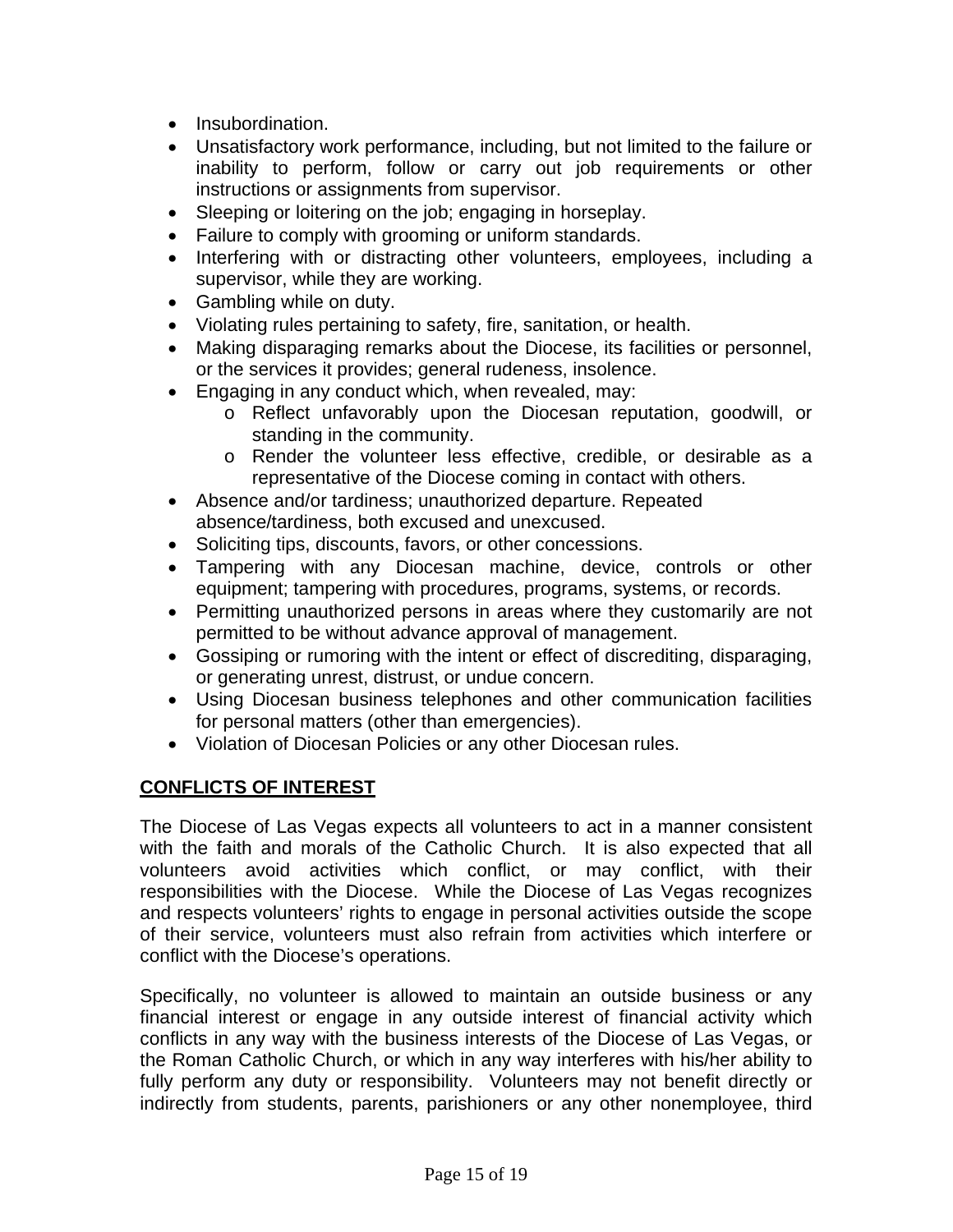party who furnishes/or purchases any products, materials, or services to the Diocese of Las Vegas. Volunteers must disclose in writing to their supervisor, with a copy to the Director of Human Resources, any personal dealings with any individual or business organization which furnishes merchandise, supplies, or outside services to the Diocese as such relationships have the potential to create conflicts of interest.

## **CONTACT WITH THE MEDIA**

Only designated Diocesan officials are authorized to discuss information regarding the Diocese with the media. All media inquiries, whether verbal or written, are to be directed to the Vicar General of the Diocese of Las Vegas. No volunteer should provide any individual response of any kind to the media that is not pre-approved by the Vicar General of the Diocese of Las Vegas.

#### **OUTSIDE INQUIRIES CONCERNING EMPLOYEES/VOLUNTEERS**

Volunteers may not furnish any information regarding other volunteers, past or current employees or anyone working in any way for the Diocese to any outside source. All such inquiries should be directed to the Director of Human Resources.

#### **COMPUTER USE**

Computers, including, but not limited to, computer files, the Internet, the E-mail system and software furnished to volunteers are the property of the Diocese of Las Vegas and intended for Diocesan business use only. To ensure compliance with this policy, computer usage may be monitored.

The Diocesan computers, computer files, including without limitation, the internet and e-mail systems are subject to search by Diocesan officials at any time, without notice. No one should have an expectation of privacy in any materials contained on computers of the Diocese.

The Diocese of Las Vegas strives to maintain a workplace free of harassment and is sensitive to the diversity of its employees and volunteers. Therefore, the Diocese of Las Vegas prohibits the use of computers, the Internet, and E-mail systems in ways that are disruptive, offensive to others, or harmful to morale or morals.

Neither E-mail nor other Diocesan computer systems of any kind may be used to solicit others for commercial ventures or political causes, outside organizations, or other non-business matters.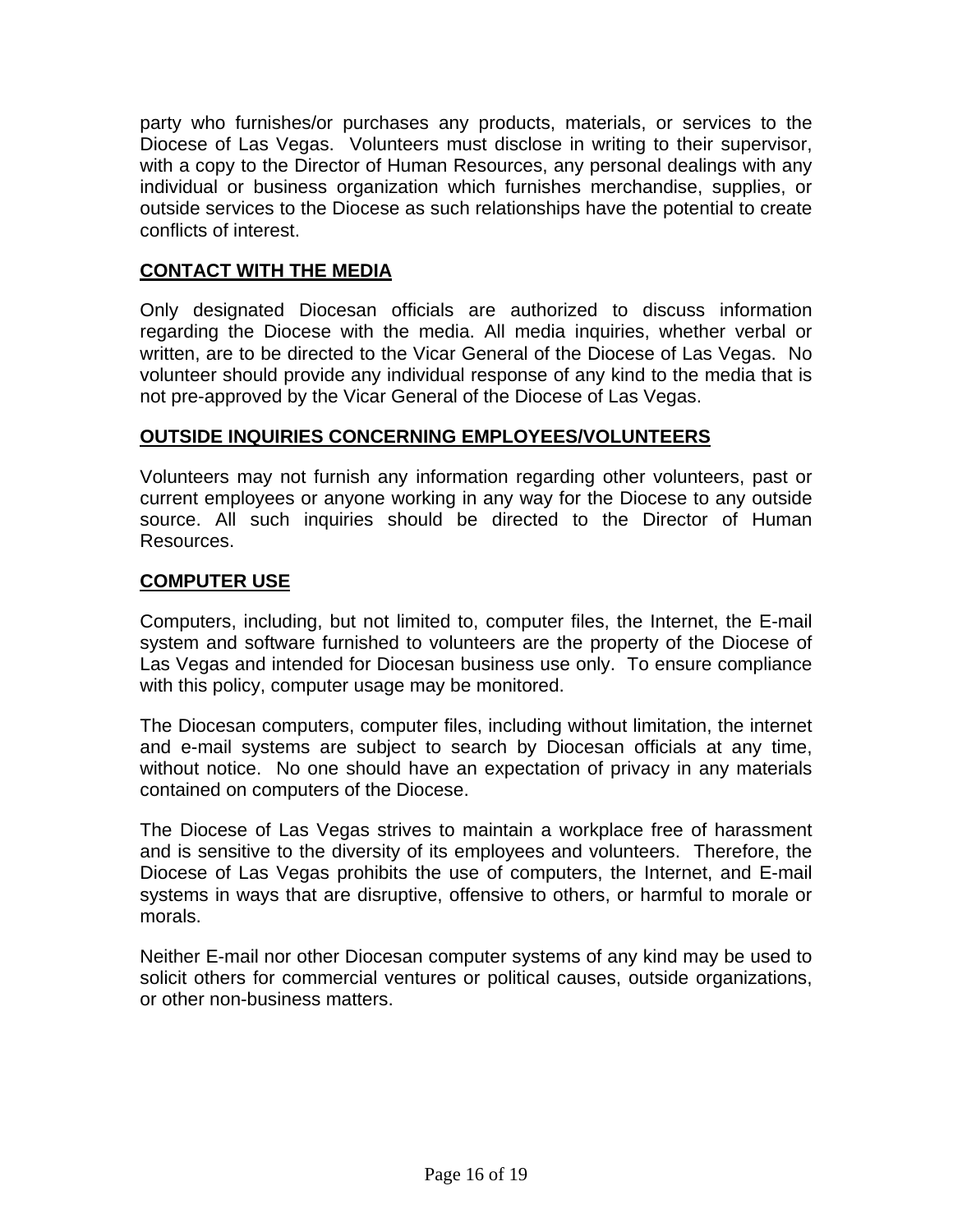## **SEARCHES AND INSPECTIONS**

In order to try to create the safest possible environment, neither employees nor volunteers have a right to privacy in their workspaces or in/on any other property belonging to the Diocese of Las Vegas, including, without limitation their computers. The Diocese of Las Vegas reserves the right to search Diocesan property at any time, without warning, to ensure compliance with our policies on employee safety, workplace violence, harassment, theft, drug and alcohol use and possession of prohibited items. The Diocese of Las Vegas may also search personal property brought onto Diocesan premises, including but not limited to toolboxes, briefcases, backpacks, purses, vehicles and bags. Accordingly, neither volunteers nor employees should have an expectation of privacy while on Diocesan premises.

## **OPEN DOOR POLICY**

The Diocese wants to maintain a positive and pleasant environment for all of our volunteers. To help meet this goal, the Diocese of Las Vegas has an open-door policy, by which volunteers are encouraged to report service/work-related concerns. If something about your volunteer service is bothering you, or if you have a question, concern, idea, or problem related to your service, please discuss it with your volunteer coordinator or immediate supervisor as soon as possible. We can't solve the problem if we don't know about it. We encourage you to come forward and make your concerns known to the Diocese.

## **CONCLUSION**

Again, we appreciate your interest in serving the Church by volunteering your time and efforts. Hopefully, this handbook will provide useful guidance in the course of your service. However, if you have any questions about your service, please do not hesitate to contact your volunteer coordinator, immediate supervisor, Pastor, Administrator or School Principal.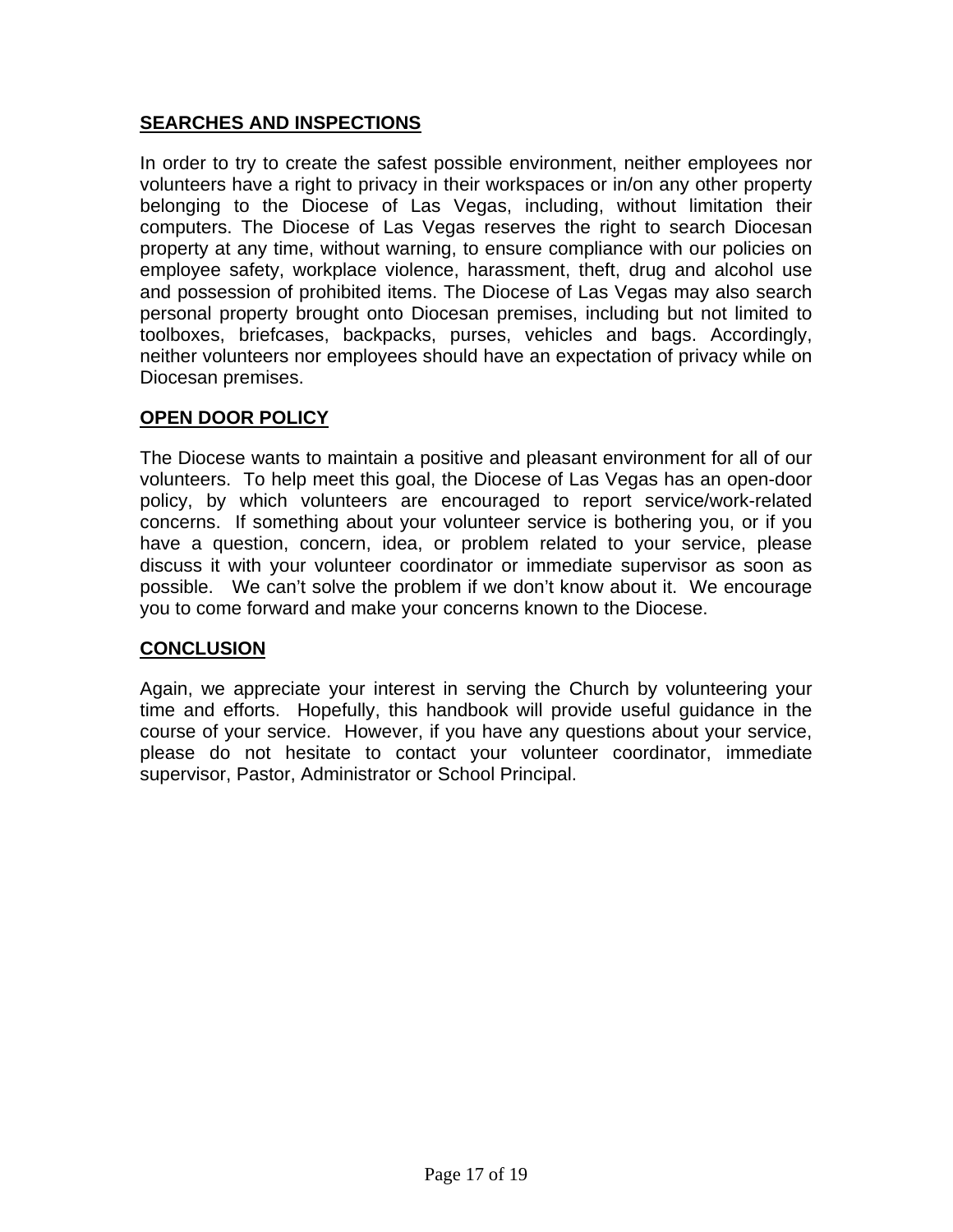## **IMPORTANT TELEPHONE NUMBERS:**

Very Reverend Bob Stoeckig, V.G. Vicar General of the Diocese of Las Vegas: 697-3903

Brother John Dodd, CSV, Chief Financial Officer 735-7865

Russ Mower, Assistant for Insurance/Property 735-7865

Judith Simon Kohl, Esq., General Counsel 735-2512 Director of Human Resources 735-4570

Jackie Arnold, Payroll/Employee Benefits Manager 735-4520

Ron Vallance, Victim's Advocate/Safe Environment Coordinator, 235-7723

Child Protective Services – 24 hour HOTLINE 399-0081

Las Vegas Metropolitan Police Department 828-3111 - or simply dial 3-1-1 for non emergencies or 9-1-1 for emergency situations only